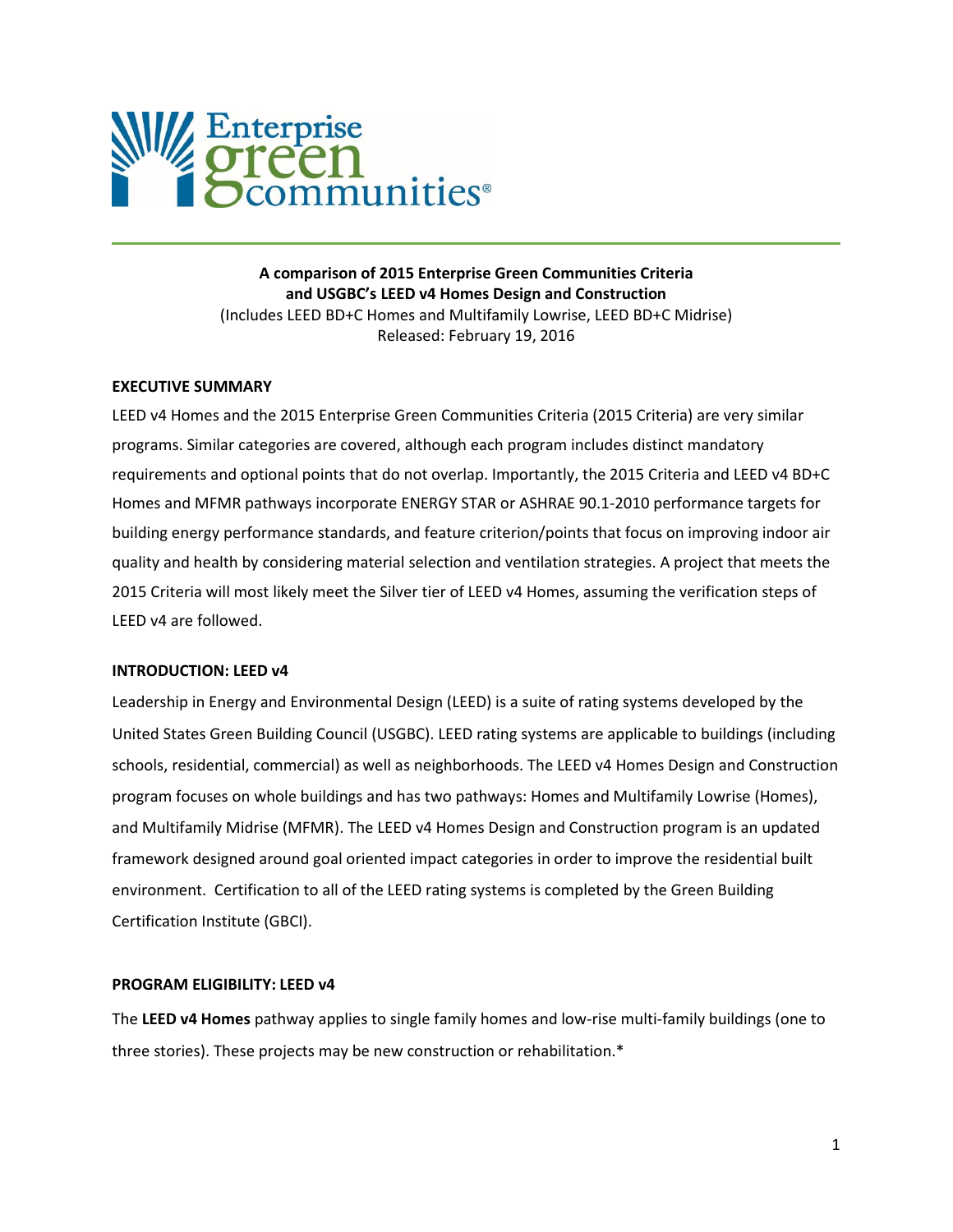The **LEED MFMR** pathway applies to mid-rise multi-family buildings (four to eight plus stories). These projects may be new construction or rehabilitation.\* Buildings that are greater than eight stories should contact the USGBC to determine the appropriate pathway.

Under either pathway of the LEED v4 Homes Design and Construction program, prerequisites and credits are applicable for the entire building, not just the residential spaces.

For more information on building classifications, see<http://www.usgbc.org/cert-guide/homes>

| <b>Category Comparison</b>     |                                                        | <b>Homes and Multifamily</b><br>Lowrise                                                                                                              |                          | <b>Multifamily Midrise</b>               |                          |
|--------------------------------|--------------------------------------------------------|------------------------------------------------------------------------------------------------------------------------------------------------------|--------------------------|------------------------------------------|--------------------------|
| <b>LEED CATEGORIES</b>         | <b>EGC SECTION</b><br><b>ALLIGNMENT</b>                | <b>Number of</b><br><b>Prerequisites</b>                                                                                                             | Optional<br>Points (max) | <b>Number of</b><br><b>Prerequisites</b> | Optional<br>Points (max) |
|                                | 1. Integrative Design                                  | LEED does not feature an Integrative Design category, but<br>does include Integrative Process credit (2 points)                                      |                          |                                          |                          |
| Location and<br>Transportation | 2. Location $+$<br>Neighborhood Fabric                 | 1                                                                                                                                                    | 15                       | $\mathbf{1}$                             | 15                       |
| <b>Sustainable Sites</b>       | 3. Site Improvements                                   | $\overline{2}$                                                                                                                                       | $\overline{7}$           | $\overline{2}$                           | $\overline{7}$           |
| <b>Water Efficiency</b>        | 4. Water Conservation                                  | $\mathbf{1}$                                                                                                                                         | 12                       | $\mathbf{1}$                             | 12                       |
| Energy and<br>Atmosphere       | 5. Energy Efficiency                                   | 4                                                                                                                                                    | 38                       | 3                                        | 37                       |
| Materials and<br>Resources     | 6. Materials                                           | $\overline{2}$                                                                                                                                       | 10                       | $\overline{2}$                           | 9                        |
| Indoor<br>Environmental        | 7. Healthy Living<br>Environment                       | $\overline{7}$                                                                                                                                       | 16                       | $\overline{7}$                           | 18                       |
|                                | 8. Operations,<br>Maintenance +<br>Resident Engagement | LEED does not feature an Operations, Maintenance and<br>Resident Engagement category, but does include several<br>credits that address these topics. |                          |                                          |                          |
| Innovation                     | n/a                                                    | $\mathbf{1}$                                                                                                                                         | 6                        | $\mathbf{1}$                             | 6                        |
| <b>Regional Priority</b>       | n/a                                                    | n/a                                                                                                                                                  | 4                        | n/a                                      | 4                        |

\* Rehabilitation projects must be of a significant scope to meet the requirements.

# **POINT STRUCTURE: LEED v4**

LEED v4 BD+C: Homes and MFMR include four levels of certification that a project may achieve through meeting the applicable prerequisites and optional credits for the project type. The certification tiers include "Certified" (40-49) points, "Silver" (50-59), "Gold" (60-79), and "Platinum" (80+ Points).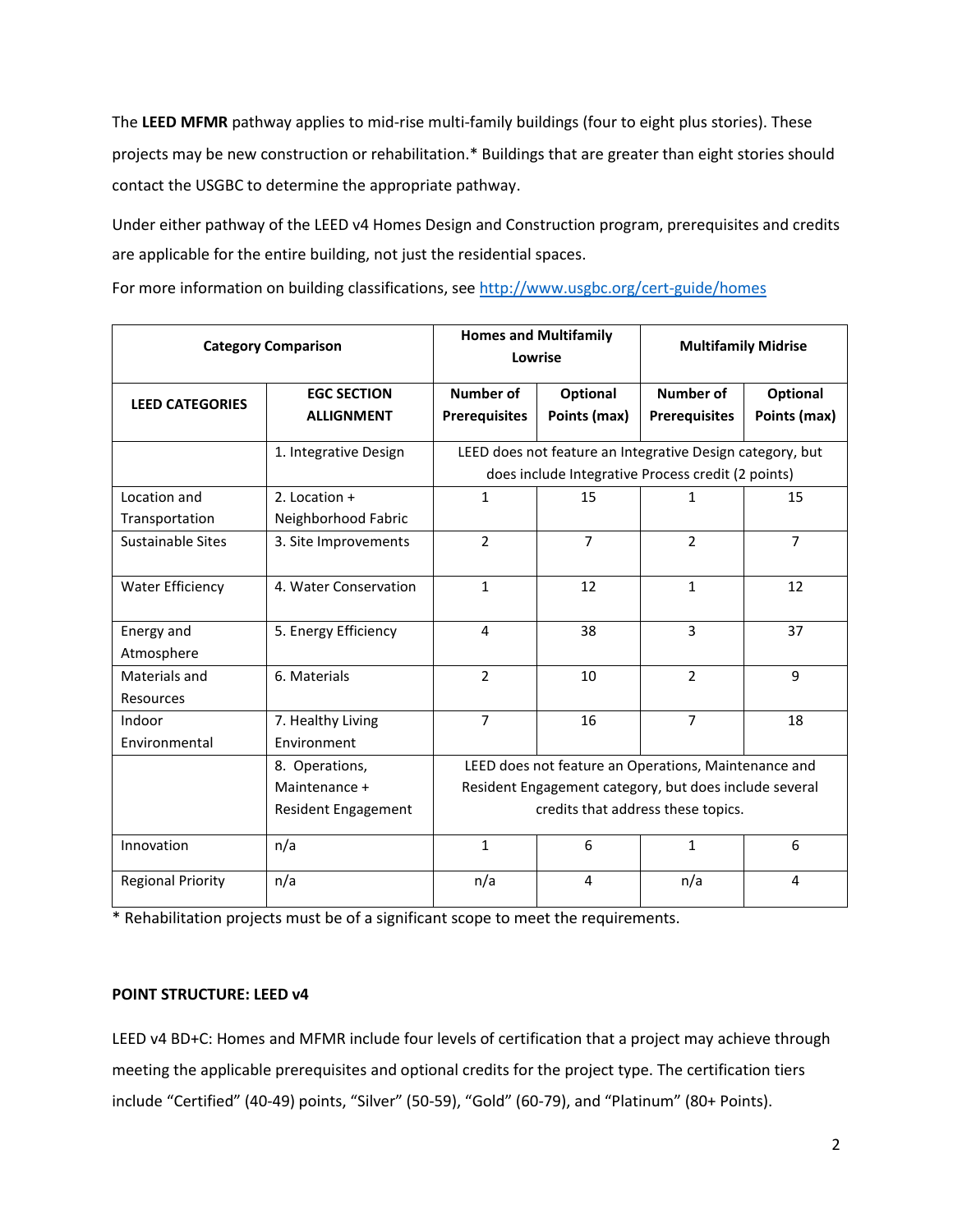# **CERTIFICATION: LEED v4**

To certify to the LEED v4 Homes Design and Construction system, project teams will:

- **Register:** Register the project in LEED Online
- **Identify:** Assemble the project team and assign roles for the submission.
- **Build:** Ensure the project is built to meet the stated goals and have the green measures verified by the Verification Team.
- **Verify:** The project verification team confirms all prerequisites and pursued credits
- **Review:** The Green Raters submits the appropriate documentation to the LEED for Homes Provider for review and then the GBCI review begins.
- **Certify:** Achieve certification and marketing support.

A Green Rater must be involved throughout the design and construction process of each LEED v4 certified home. At design, the Green Rater will be responsible for confirming all prerequisites and credits in the applicable LEED v4 BD+C: Homes or MFMR rating system have been incorporated into the plans. During construction, the Green Rater will perform onsite verification (including diagnostic testing) at key intervals. And prior to submission of the project to GBCI, the Green Rater will be responsible for confirming that all of the necessary credits have been met.

The Green Rater will conduct several inspections and provide performance testing for several credits including:

- Preliminary Ratings
- Mid-construction verification visit
- Final construction verification visit
- Supplemental Documentation

Verification fees will be negotiated between the Green Rater and the project team*.*

**See more[: http://www.usgbc.org/guide/homes](http://www.usgbc.org/guide/homes)**

#### **FEES: LEED v4**

The certification fee depends upon the project rating system and size. Please consult the USGBC [Homes](http://www.usgbc.org/cert-guide/fees#homes)  [program fee page](http://www.usgbc.org/cert-guide/fees#homes) for additional information.